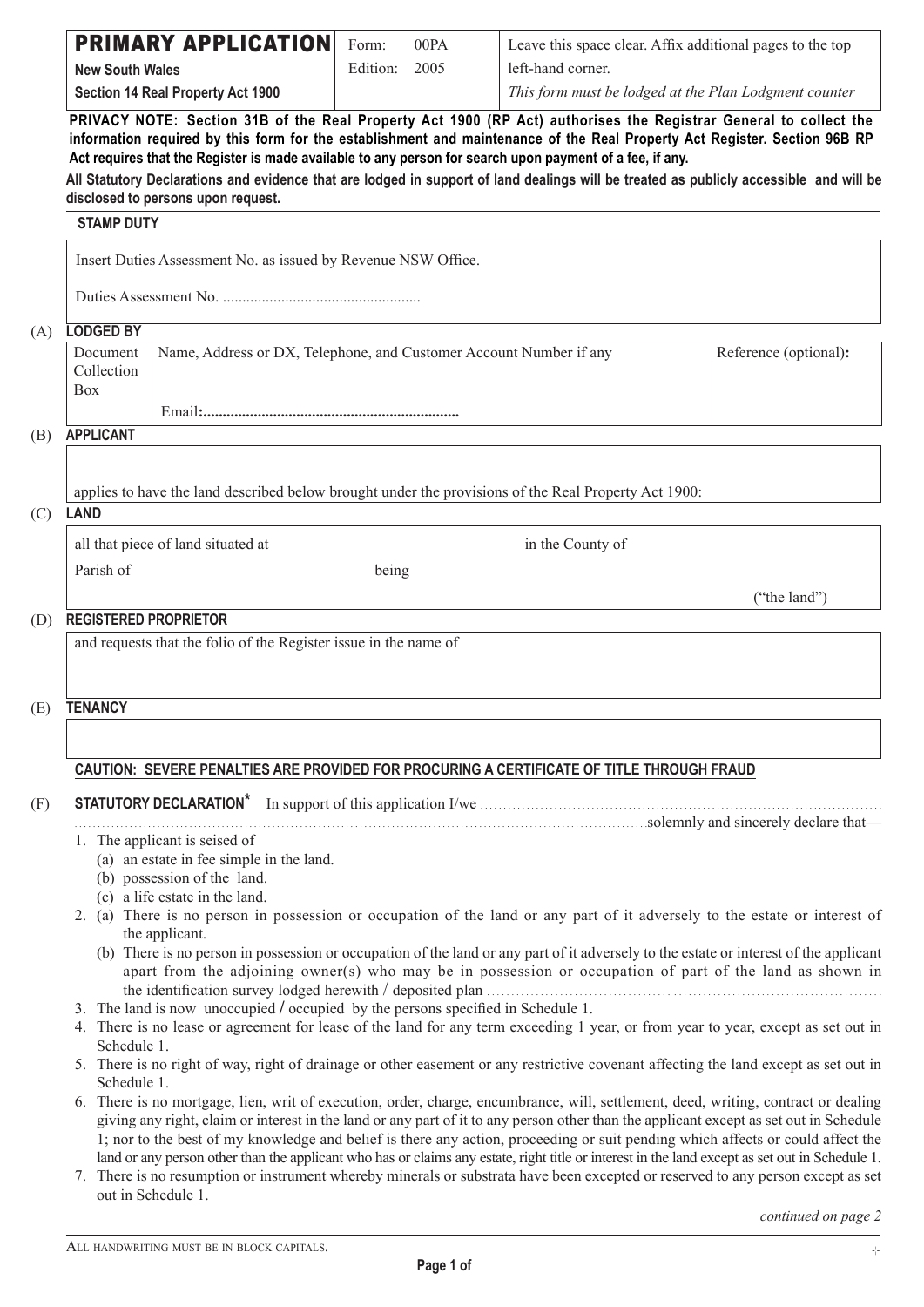|                                                                                                                                                                                                              |                                                                                                                                                                                                                                                           | 8. Schedule 2 contains a full and correct list of all settlements, deeds, documents, instruments, maps, plans and papers relating to | the land so far as I have any means of ascertaining them; all such documents as are in my possession or under my control are |  |  |
|--------------------------------------------------------------------------------------------------------------------------------------------------------------------------------------------------------------|-----------------------------------------------------------------------------------------------------------------------------------------------------------------------------------------------------------------------------------------------------------|--------------------------------------------------------------------------------------------------------------------------------------|------------------------------------------------------------------------------------------------------------------------------|--|--|
|                                                                                                                                                                                                              | lodged herewith; the whereabouts of all other documents listed, so far as is known to me, is stated in the list.                                                                                                                                          |                                                                                                                                      |                                                                                                                              |  |  |
| 9. The applicant is not bankrupt nor has the applicant assigned his / her / their estate for the benefit of creditors; if the applicant<br>is a corporation, the corporation has not appointed a liquidator. |                                                                                                                                                                                                                                                           |                                                                                                                                      |                                                                                                                              |  |  |
|                                                                                                                                                                                                              | 10. The information set out in Schedules 1 and 2 is to be taken as part of this declaration.                                                                                                                                                              |                                                                                                                                      |                                                                                                                              |  |  |
|                                                                                                                                                                                                              | 11. Searches and enquiries for those documents shown as "whereabouts unknown" and numbered                                                                                                                                                                |                                                                                                                                      |                                                                                                                              |  |  |
|                                                                                                                                                                                                              | in the List of Documents in Schedule 2 have been made at the premises of the applicant, previous and present lending                                                                                                                                      |                                                                                                                                      |                                                                                                                              |  |  |
|                                                                                                                                                                                                              | institutions, solicitors and agents, and have not been lodged with any person as security for a loan or for any purpose whatsoever.                                                                                                                       |                                                                                                                                      |                                                                                                                              |  |  |
|                                                                                                                                                                                                              | I/We make this solemn declaration conscientiously believing the same to be true and by virtue of the Oaths Act 1900;                                                                                                                                      |                                                                                                                                      |                                                                                                                              |  |  |
|                                                                                                                                                                                                              | I/We certify this application correct for the purposes of the Real Property Act 1900; and                                                                                                                                                                 |                                                                                                                                      |                                                                                                                              |  |  |
|                                                                                                                                                                                                              | I/We undertake to notify the Registrar General promptly of any further interest in the land created after the making of this declaration                                                                                                                  |                                                                                                                                      |                                                                                                                              |  |  |
| and before issue of the certificate of title.                                                                                                                                                                |                                                                                                                                                                                                                                                           |                                                                                                                                      |                                                                                                                              |  |  |
|                                                                                                                                                                                                              |                                                                                                                                                                                                                                                           |                                                                                                                                      |                                                                                                                              |  |  |
|                                                                                                                                                                                                              |                                                                                                                                                                                                                                                           |                                                                                                                                      |                                                                                                                              |  |  |
| $\Box$ Justice of the Peace (J.P. Number:                                                                                                                                                                    |                                                                                                                                                                                                                                                           | $\Box$ Practising Solicitor                                                                                                          |                                                                                                                              |  |  |
|                                                                                                                                                                                                              |                                                                                                                                                                                                                                                           |                                                                                                                                      |                                                                                                                              |  |  |
|                                                                                                                                                                                                              | ** who certifies the following matters concerning the making of this statutory declaration by the person who made it:<br>1. I saw the face of the person OR I did not see the face of the person because the person was wearing a face covering, but I am |                                                                                                                                      |                                                                                                                              |  |  |
|                                                                                                                                                                                                              | satisfied that the person had a special justification for not removing the covering; and<br>2. I have known the person for at least 12 months $OR$ I have confirmed the person's identity using an identification document and the                        |                                                                                                                                      |                                                                                                                              |  |  |
|                                                                                                                                                                                                              |                                                                                                                                                                                                                                                           |                                                                                                                                      |                                                                                                                              |  |  |
|                                                                                                                                                                                                              |                                                                                                                                                                                                                                                           |                                                                                                                                      |                                                                                                                              |  |  |
| <b>CONSENT OF MORTGAGEE</b>                                                                                                                                                                                  | being the mortgagee                                                                                                                                                                                                                                       |                                                                                                                                      |                                                                                                                              |  |  |
|                                                                                                                                                                                                              |                                                                                                                                                                                                                                                           |                                                                                                                                      |                                                                                                                              |  |  |
|                                                                                                                                                                                                              | i. the entry on the folio of the Register to be created and on the certificate of title to issue of a notification relating to the above                                                                                                                  |                                                                                                                                      |                                                                                                                              |  |  |
| mortgage; and<br>ii. delivery of the certificate of title to me.                                                                                                                                             |                                                                                                                                                                                                                                                           |                                                                                                                                      |                                                                                                                              |  |  |
|                                                                                                                                                                                                              |                                                                                                                                                                                                                                                           |                                                                                                                                      |                                                                                                                              |  |  |
|                                                                                                                                                                                                              |                                                                                                                                                                                                                                                           |                                                                                                                                      |                                                                                                                              |  |  |
| Name of witness:<br>Address of witness:                                                                                                                                                                      |                                                                                                                                                                                                                                                           |                                                                                                                                      |                                                                                                                              |  |  |

## (H) **SCHEDULE 1 particulars of subsisting interests**

| Full name and address of the occupier, lessee, mortgagee, etc | Nature of the entitlement<br>e.g. occupier, lessee | Particulars of the instrument, if any,<br>by which the entitlement was created |
|---------------------------------------------------------------|----------------------------------------------------|--------------------------------------------------------------------------------|
|                                                               |                                                    |                                                                                |
|                                                               |                                                    |                                                                                |
|                                                               |                                                    |                                                                                |
|                                                               |                                                    |                                                                                |
|                                                               |                                                    |                                                                                |
|                                                               |                                                    |                                                                                |
|                                                               |                                                    |                                                                                |
|                                                               |                                                    |                                                                                |
|                                                               |                                                    |                                                                                |

**\*** As the services of a qualified witness cannot be provided at lodgment, the declaration should be signed and witnessed prior to lodgment. \*\* If made outside NSW, cross out the witness certification. If made in NSW, cross out the text which does not apply. **Page 2 of** . . . . . . . . . . . 2005 -¦-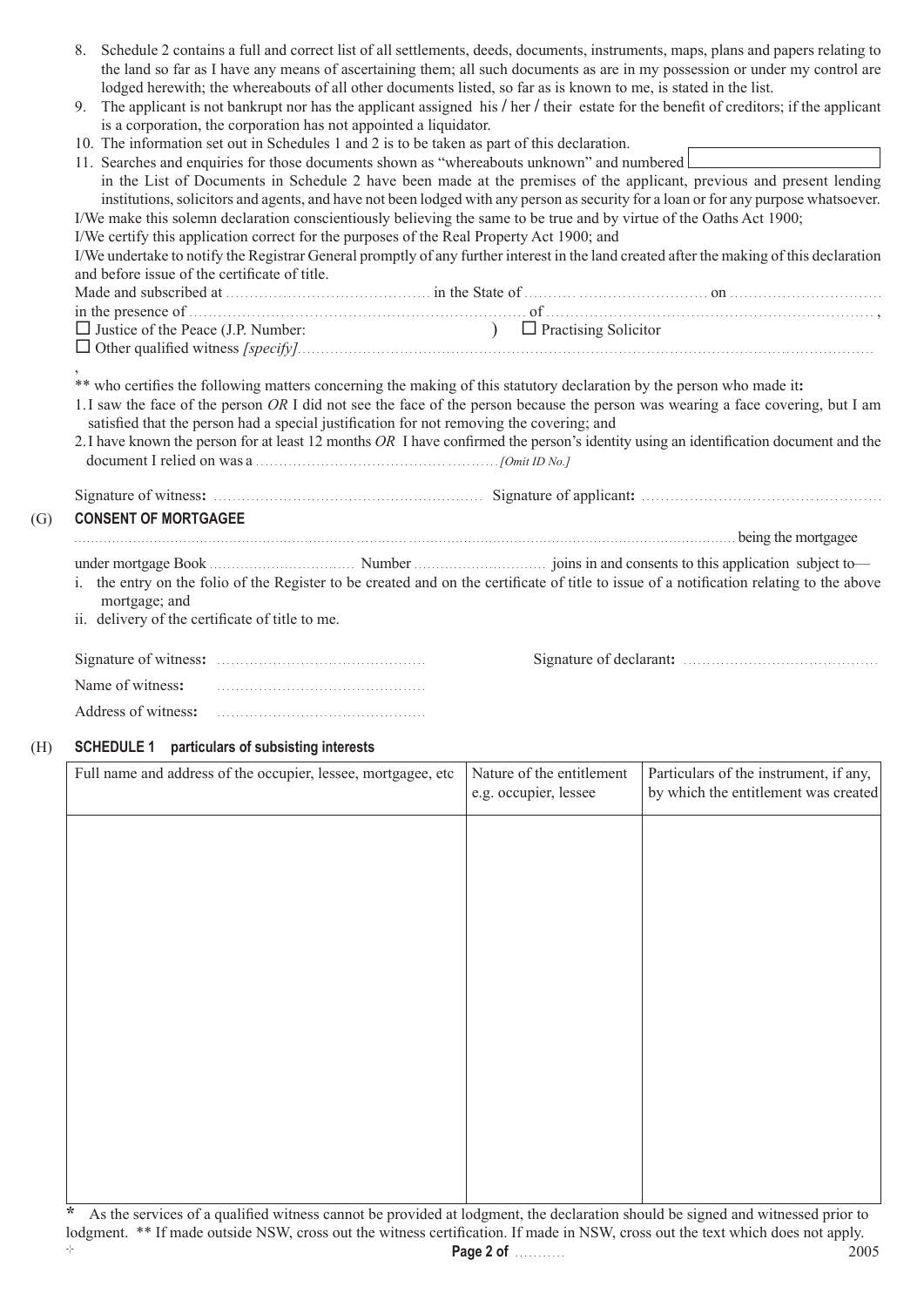## (I) **SCHEDULE 2**

## **(a) Location of documents referred to in List of Documents**

| Lodged herewith:          | Document numbers |                 |
|---------------------------|------------------|-----------------|
|                           |                  |                 |
|                           |                  |                 |
|                           |                  |                 |
| Whereabouts unknown:      | Document numbers |                 |
| (see clause 11 on page 2) |                  |                 |
|                           |                  |                 |
| Permanently lodged:       | Document numbers | Receipt numbers |
|                           |                  |                 |
|                           |                  |                 |
|                           |                  |                 |
| To be lodged:             | Document numbers | To be lodged by |
|                           |                  |                 |
|                           |                  |                 |

## **(b) List of Documents** list each chain of title separately; the schedule should commence from a good root of title

| No. | Date | Nature of Document   Parties | General Register |     |
|-----|------|------------------------------|------------------|-----|
|     |      |                              | Book             | No. |
|     |      |                              |                  |     |
|     |      |                              |                  |     |
|     |      |                              |                  |     |
|     |      |                              |                  |     |
|     |      |                              |                  |     |
|     |      |                              |                  |     |
|     |      |                              |                  |     |
|     |      |                              |                  |     |
|     |      |                              |                  |     |
|     |      |                              |                  |     |
|     |      |                              |                  |     |
|     |      |                              |                  |     |
|     |      |                              |                  |     |
|     |      |                              |                  |     |
|     |      |                              |                  |     |
|     |      |                              |                  |     |
|     |      |                              |                  |     |
|     |      |                              |                  |     |
|     |      |                              |                  |     |
|     |      |                              |                  |     |
|     |      |                              |                  |     |
|     |      |                              |                  |     |
|     |      |                              |                  |     |
|     |      |                              |                  |     |
|     |      |                              |                  |     |
|     |      |                              |                  |     |
|     |      |                              |                  |     |
|     |      |                              |                  |     |
|     |      |                              |                  |     |